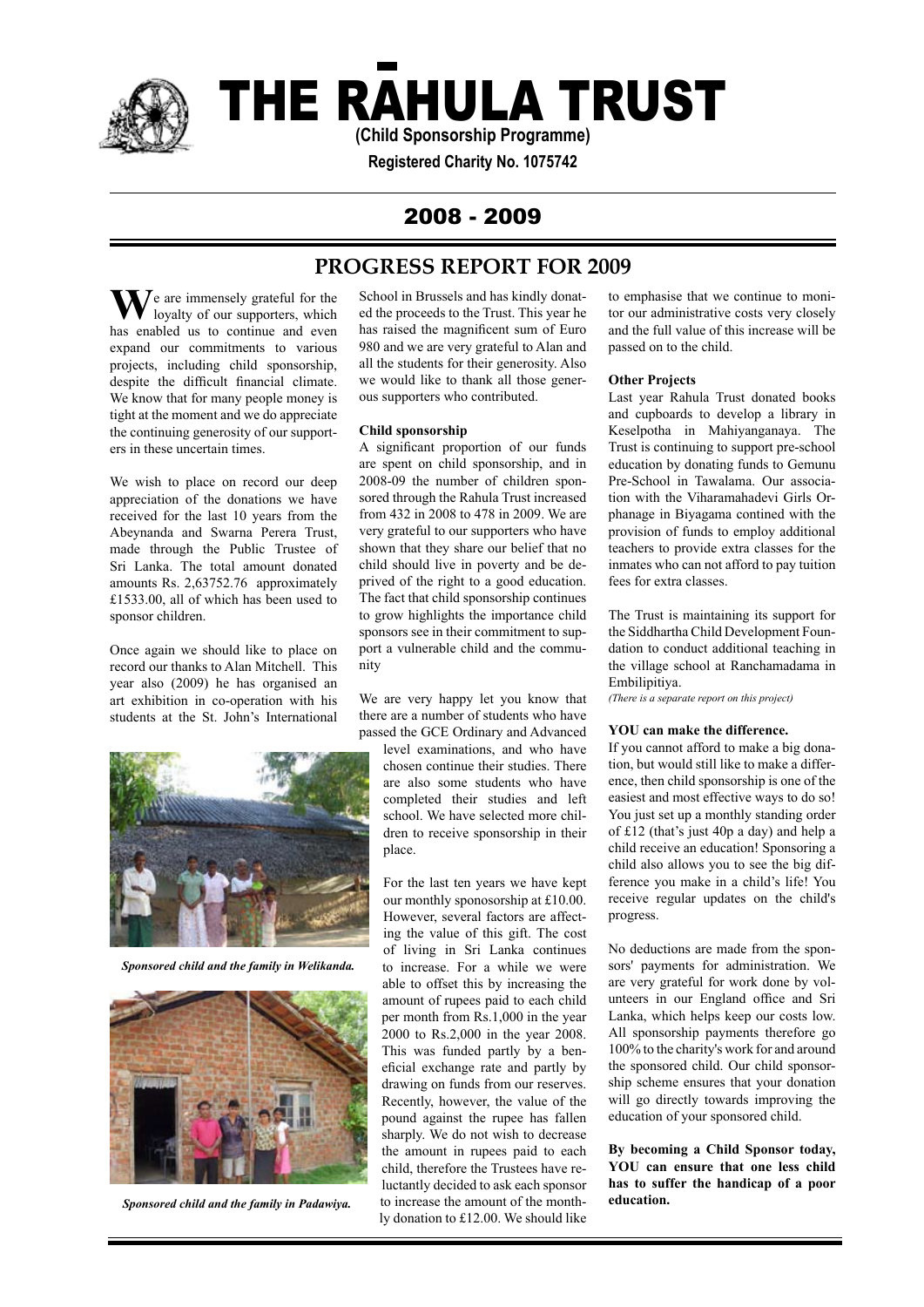# Education Development Project- - Ranchamadama



We have received a progress report from the Ranchamadama Project in the Rathnapura District, Embilipitiya Zone of Sri Lanka. This covers the period February to October 2009. Whilst the Rahula Trust has been providing financial assistance, the work is being done by the Siddhartha Child Development Foundation, which has been working in the area over a considerable period. There are many obstacles to overcome in trying to educate the children in such a remote area. The most difficult thing is to persuade the teachers and parents that these children must be given an equal opportunity in education in the core subjects. Students in this area have been identified as needing help in four core subjects, namely English, Mathematics, Science and Computing.

1. Students have been grouped according to the knowledge level of the 4 core subjects and classes are being conducted every Saturday in Ranchamadama Vidyalaya with the help of graduate teachers. The classes are for the students of three schools namely Ranchamadama Vidyalaya, Andoluwa Vidyalaya and Halmilla Ara Vidyalaya. In the absence of trained English teachers to teach this subject, an Indian volunteer with a Masters Degree has been engaged. The children have shown great interest in his classes. Students' overall attendance is satisfactory with about 90% of students attending the classes every Saturday. We provided O/L and A/L pass papers, books and work books as an additional aid for the students who are facing their coming examinations. These seem to be a great help to them in their examinations.

2. A peer learning environment has been established for those students who have difficulty in learning to study from other students who are doing well in their studies. This has been done under the guidance of the teachers.

3. Periodic tests are being conducted, evaluations are made and corrective steps are taken. Apart from the classroom subjects, children were given an orientation to life skills particularly on self-awareness, decision-making and problem-solving, with prizes for the children who wrote the best essays. "Gimhana Sansadaya" a children's camp was conducted from 30th of August to 2nd of September with the participation of 135 students. They were taught about life skills and goal setting in this programme. In addition to that, children could display their talents as singers, players and actors in the concert which was organized on the final day of the children's camp.

4. Supportive arrangements such as Parents' Awareness programmes, Teacher Motivation Discussions and library facilities are being implemented. Furthermore, an awareness programme of home gardening was done by a government agriculture officer with the participation of 73 parents.

5. A Management Committee was established for monitoring and facilitating supportive arrangements. The Project Coordinator, the Mobiliser and the Volunteer Teachers of SCDF visit the students regularly and the Executive Director visits the students quarterly as a part of the monitoring mechanism and progress review missions.

6. Solution-focused consultative meetings are held every Saturday with the parents of students who require special attention in terms of educational development. We observe some development among the students subsequent to these discussions.

7. Clustering and further strengthening sessions are being conducted twice a week. Clusters of 10 students have been formed in this respect. During these sessions, the teacher discusses question papers, difficult parts of class-room lessons and some solution-based discussions about the domestic issues of the children

(psycho-social support to some extent). These volunteer teachers undertake home visits to the homes of the children in his cluster. In addition to discussing question papers and the difficult parts of the classroom lessons, discussions on personal and family issues are also held during these sessions.

The Educational Development project in Ranchamadama is progressing well. Students' participation in the coaching classes is at a satisfactory level. The Siddhartha Foundation can confidently report that the children are now showing a better interest in studies as shown in their improvement in performance.



### **Mr. John Jackson Memorial Donation**

We record the passing away of Mr John Jackson who was a good frind of the London Buddhist Vihara. His funeral was held at Mortlake Crematorium. He is survived by his loving wife Barbara. It was Barbara's wish that instead of flowers, money should be donated to the Rahula Trust. John's friends showed themselves to be extremely generous and over £550 was donated to the Rahula Trust. We should like to thank them all.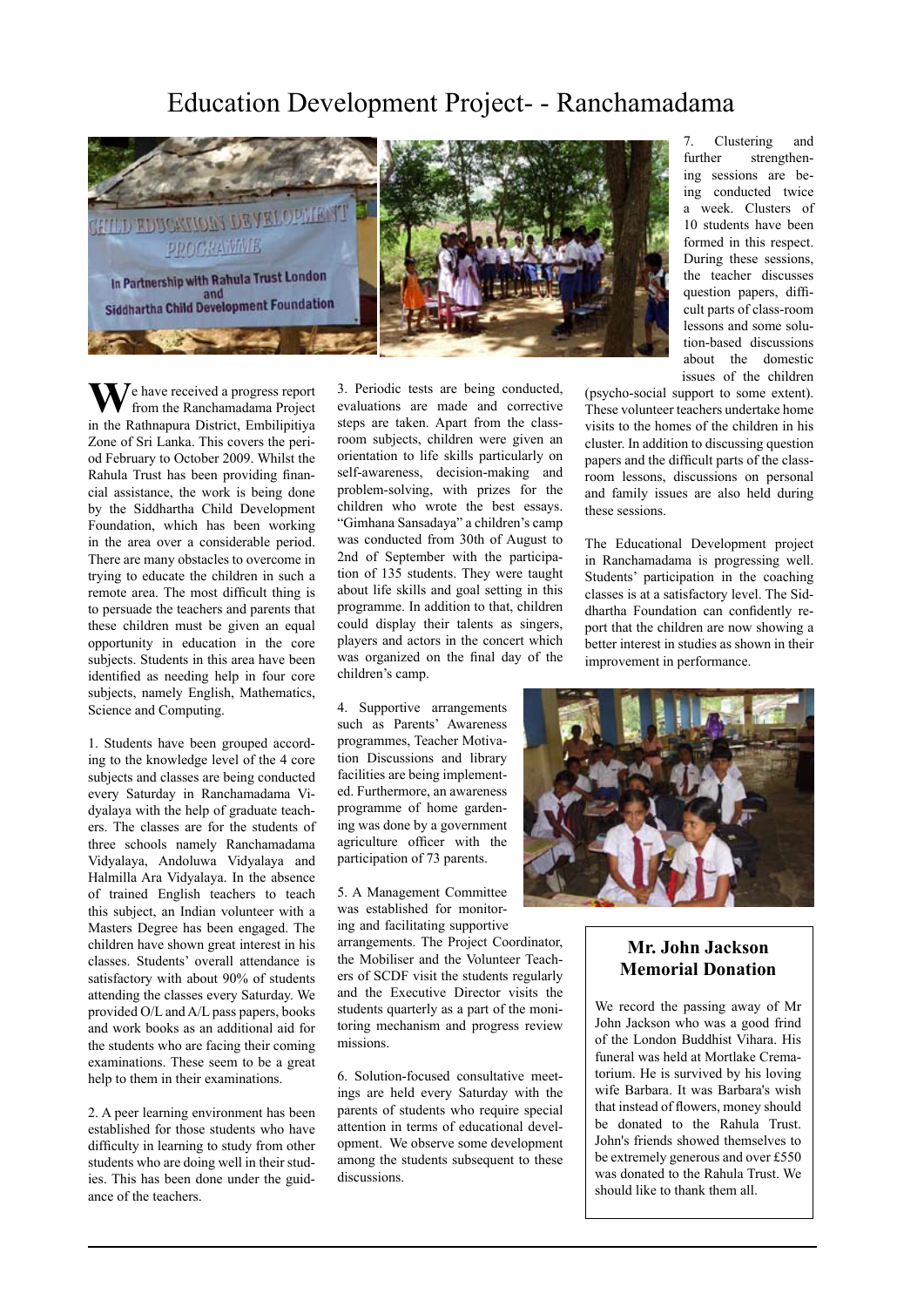

# **Secretary's Visit to Sri Lanka.**

Ven. Bandula visited Sri Lanka in January 2010 and managed to visit some of the children and some of the projects we are sponsoring.

Due to the war in Sri Lanka it has been impossible to visit those children who live in the border villages. Now, however, it is possible to travel to these areas and Ven. Bandula was able to see for himself how things are going. We sponsor some children in Padavi - Sri Pura in Anuradhapura District and Welikanda in Polonnaruwa District. Most of those children are doing well in their studies and their progress is satisfactory. Ven. Bandula visited some of the children in Mahiyanganaya and Tissamaharamaya.

Additionally there is a teaching project supported by the Rahula Trust and managed by the Siddhartha Child Development Foundation at Ranchamadama in Embilipitiya. He found this project to be well managed and progressing very satisfactorily. Ven. Bandula also visited some of the additional classes being held at the Viharamahadevi Girls Orphanage and as well as the Pre-School in Tawalama.

We would like to thank the Executive Director, Staff of the Siddhartha Child Development Foundation and Mr. Tom Kariyawasam for their kind contribution to make these projects possible.



*Children from the Viharamahadevi Orphanage.*



*A group of students in Mahiyanganaya.*

## **Summary of Expenses for Projects in 2009**

Sponsorship Sri Lanka £51,477 Viharamahadevi orphanage £3,309 Prithipura Infants Home £1,721 Tawalama Pre-School £1,008 Ranchamadama Project £3,648 Library in Mahiyanganaya £366 Sponsorship Nepal  $£1,500$ Nepal - Metta Centre £1,000 Kenya - Nyumbani project £1,000



*Mr. Alan Mitchell is one of our regular donors. He kindly agreed to donate the cost of a computer to Iresha Chamari at Beruwala. The photo shows Ven. Bandula handing over money on Alan's behalf to Iresha.* 

#### **Graduation in Kampala, Uganda**

For many years the Rahula Trust has been sponsoring the education of Mary Mutuku, a girl from Nairobi in Kenya. For the past three years she has been studying at Makerere University in Kampala, Uganda. Makerere is regarded as one of the very best universities in the entire African continent and is widely respected for its high academic standards. In January 2010 Mary graduated with a BA in International Business Studies. She is contemplating continuing her studies to do an MA, but wants to gain some commercial experience first. After so many years of academic study, she is now back in Nairobi looking for a suitable job which will make full use of her abilities. The photo shows Richard Jones, one of our trustees and a generous supporter who attended Mary's graduation ceremony in Kampala.

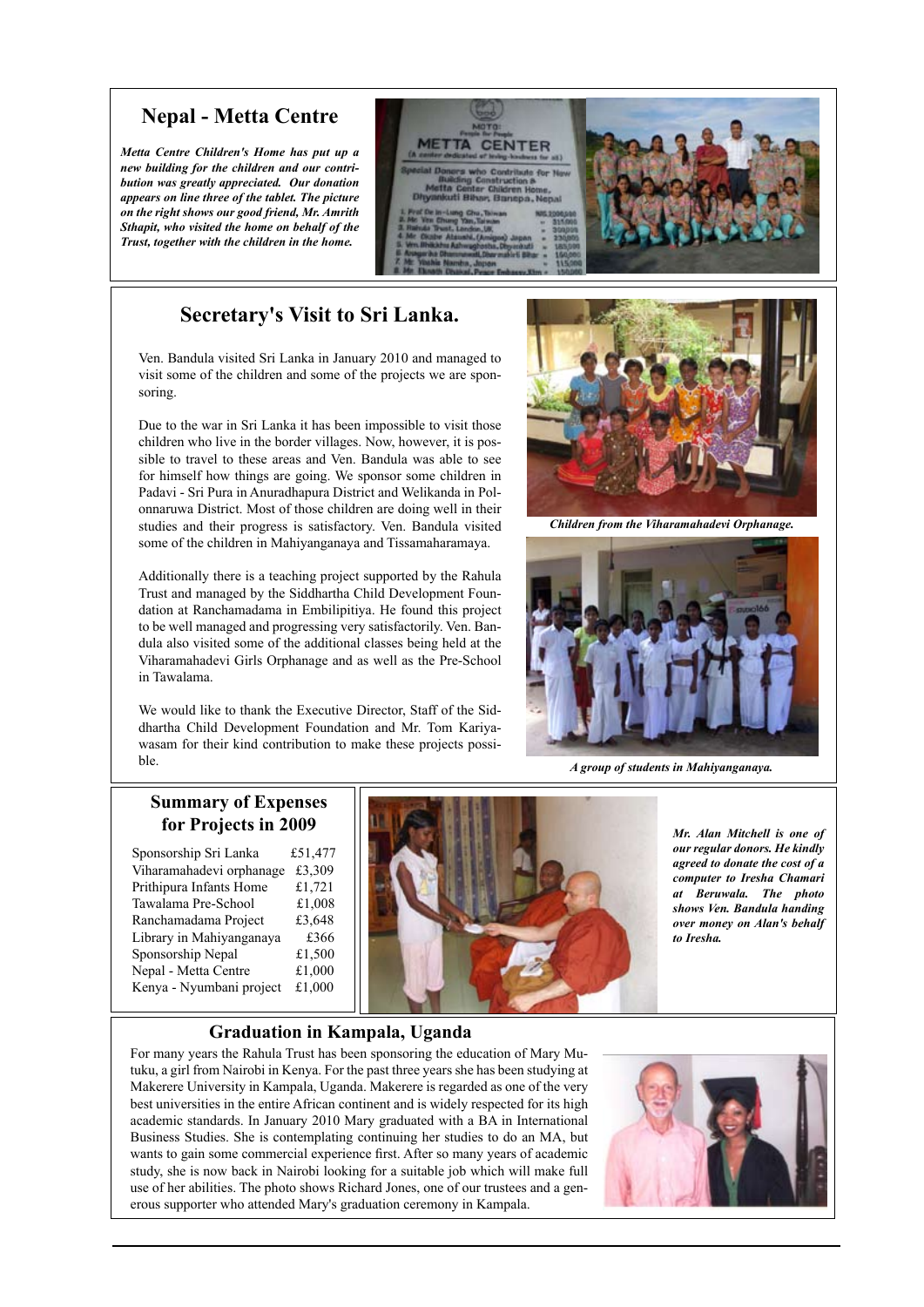| Year ending 30th September 2009 |                                   |                                 |                    |                    |  |  |  |
|---------------------------------|-----------------------------------|---------------------------------|--------------------|--------------------|--|--|--|
|                                 | Unrestricted<br><b>Funds</b><br>£ | Restricted<br><b>Funds</b><br>£ | Total<br>2009<br>£ | Total<br>2008<br>£ |  |  |  |
| <b>INCOMING RESOURCES</b>       |                                   |                                 |                    |                    |  |  |  |
| Donations, Sponsorhip, Gift aid | 17,660                            | 39,746                          | 57,406             | 57,511             |  |  |  |
| Investment income               | 4,161                             | 733                             | 4,894              | 3,439              |  |  |  |
| <b>Total incoming resources</b> | 21,821                            | 40,479                          | 62,300             | 60,950             |  |  |  |
| <b>RESOURCES EXPENDED</b>       |                                   |                                 |                    |                    |  |  |  |
| Costs of generating funds       | 253                               | 367                             | 620                | 1.006              |  |  |  |
| Charitable expenditure          | 12,189                            | 53,256                          | 65,445             | 64,516             |  |  |  |
| Management and administration   | 303                               |                                 | 303                | 289                |  |  |  |
| <b>Total resources expended</b> | 12,745                            | 53,623                          | 66,368             | 65,811             |  |  |  |
| Net incoming resources          | 9,076                             | (13.144)                        | (4,068)            | (4,861)            |  |  |  |

*please ask the Secretary for the full annual report and accounts and examiner's report.*

# Forthcoming fundraising event Sponsor a Colombo Marathon Runner

This October, Benjamin Mclean, a law student at Cardiff University and a professional athlete, has agreed to run the Colombo Marathon to raise funds for the Rahula Trust. The run is 26.2 miles through the Sri Lankan capital and has been an annual event since 1998. Last year's event attracted 1000 runners. Ben was a professional athlete competing in the Modern Pentathlon from 2000-2008, taking part in 10 world

championships, 7 European championships, and was short-listed for the 2004 and 2008 Olympic Games. His highest world ranking was 1st in Britain, and he was ranked 20th in the world. In 2005 he was placed 7th in the World Cup final and was British champion on four occasions.

You are invited to donate to Ben's 'JustGiving' site and to raise muchneeded funds for the Rahula Trust

in helping children who are living in poverty receive a necessary education. Just £10 in sponsoring Ben to finish the Colombo marathon could make a change to a child's entire life. And if you are an UK taxpayer, please remember to Gift Aid it! You can access Ben's site at:

**http://www.benmclean.co.uk/** and look for the link to the **'Rahula Trust'.**





# MEDITATION CD

## **GUIDED MEDITATIONS BY PAT SMITH Price £5.00**

Pat Smith, one of our trustees, has been teaching meditation to beginners at the London Buddhist Vihara for some ten years. She produced a CD on the subject and very kindly offered to give all the funds raised from the sale of these CDs to the Rahula Trust. So far over £500.00 has been raised.

For anyone interested in learning the basic techniques of Buddhist meditation, this is an excellent source, informative and authoritative. You can obtain your CD from either Pat Smith, 19 St Peter's Square, London W6 9AJ or The Treasurer, The Rahula Trust, 22 Ridge Lea, Hemel Hempstead, Herts, HP1 2AZ. Please enclose a cheque/postal order for £5.00 + 50p P&P, made out to The Rahula Trust.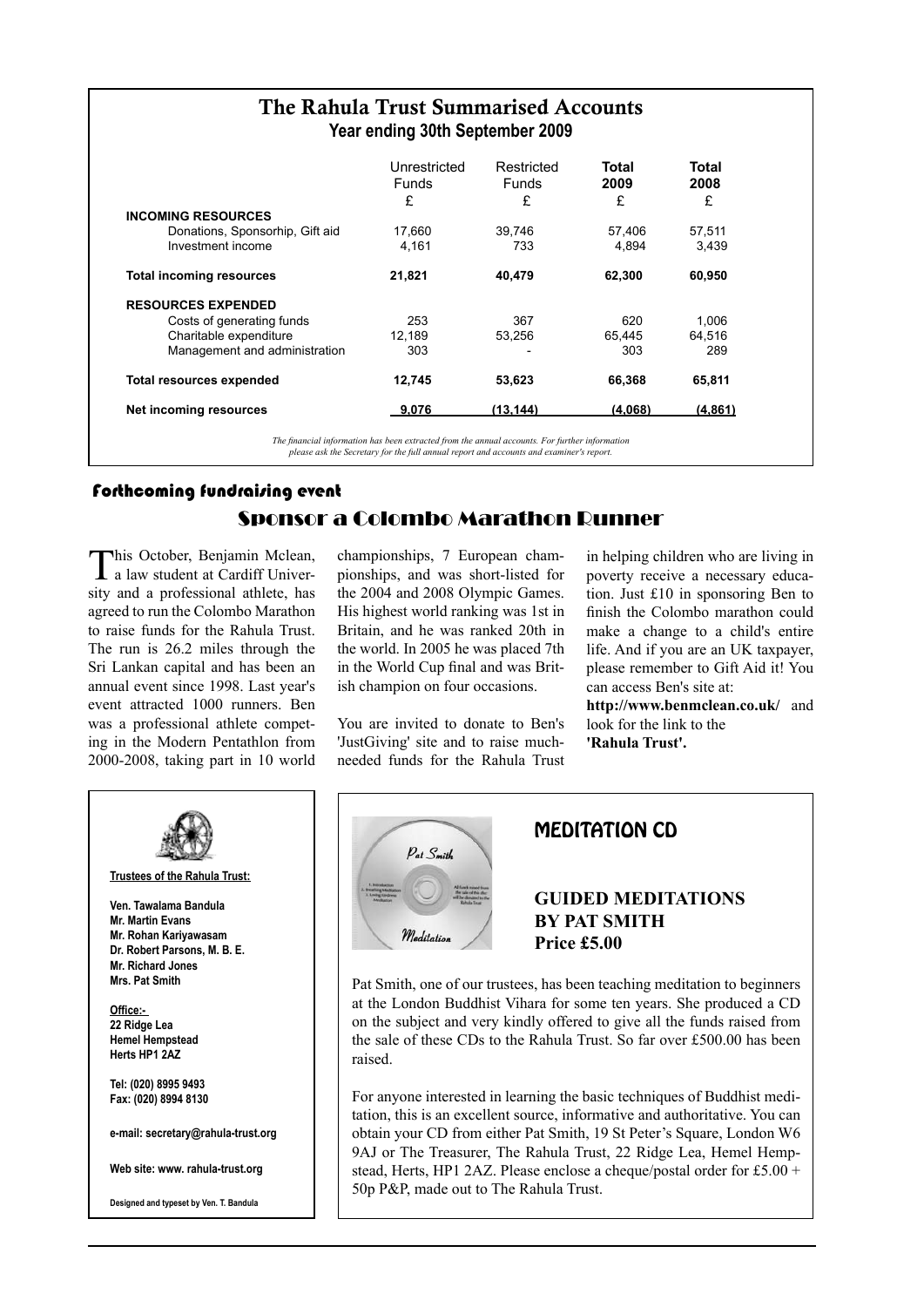# You can help a child in need. Become a sponsor today...

#### **Sponsorship costs just £12 a month but all donations are welcome!**

A small regular donation of £12 per month can make the world of difference to the quality of education a child receives thousands of miles away. Every child should have the opportunity to receive an education, but without assistance, many children will remain uneducated and, as adults, be unable to rise above poverty.

Each child sponsored through The Rahula Trust is assigned to one sponsor. If a sponsor ceases his/her support, we seek a new sponsor for the child.

## **How to give:**

- **STANDING ORDER** *(this is easiest way to give)*
	- Paying by standing order is easy to set up and means you don't have to keep remembering to send off cheques.
	- $\blacksquare$  It is also beneficial for the Rahula Trust because it reduces administration costs.

#### *A standing order is the preferred method of payment for child sponsorship. Please complete the form.*

#### **ALTERNATIVE WAYS TO PAY -**

If you are not able to pay by Standing Order:

**CHEQUE/POSTAL ORDER (Please make payable to the Rahula Trust)** 

#### **New Gift Aid scheme**

On 6<sup>th</sup> April 2000 a new and much simplified Gift Aid scheme came into operation. If you are a taxpayer, all you have to do is complete the declaration and return it to us. This will enable us to recover nearly 30p in tax for every £1 you give, on any payments you make to The Rahula Trust in the future.

#### **Charitable Bequests:**

Gifts made to the Rahula Trust in your Will are free from inheritance tax. This is a wonderful way to give and generate *metta* at a time when material possessions are no longer necessary.

#### **In Sri Lanka:**

If you would like to give donations in Sri Lankan Rupees to the Rahula Trust please send your cheque/postal order or money payable to **Rahula Trust A/C No. 1-0001-01-02601 to:- The Chief Manager, National Savings Bank, Head Office Branch, Colombo 3, Sri Lanka.**

If you have recently donated please accept our thanks and hopes for your continued support in the future.

## SINGLE DONATIONS

**For a single donation, please make a cheque payable to THE RAHULA TRUST. Please tick one of the following boxes.** 

| $\Box$ £ 10 Only | £ 20 Only $\Box$ | £ 50 Only |  |
|------------------|------------------|-----------|--|

*Please sign the Gift Aid Declaration.*